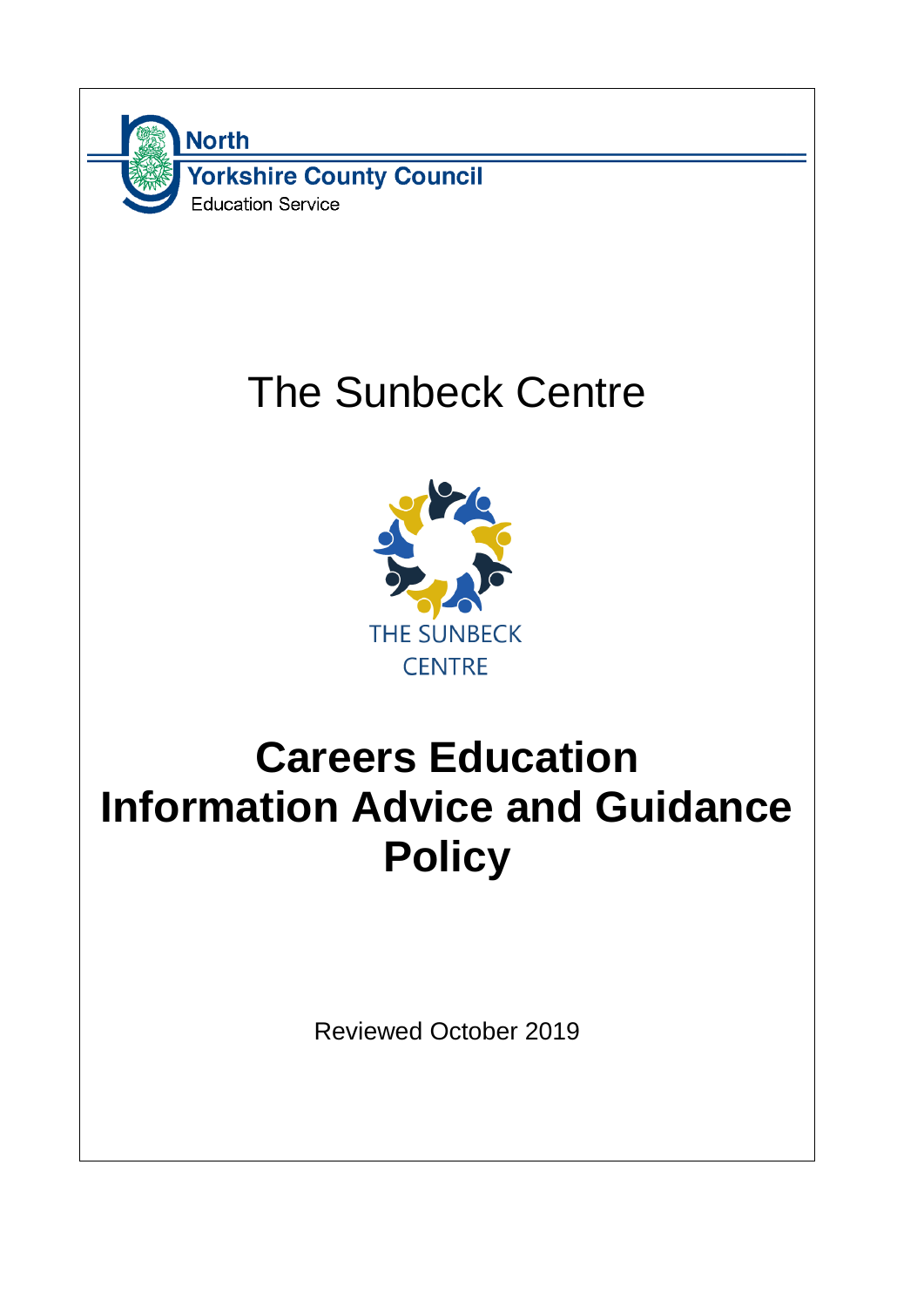## **1.0 Introduction**

This policy is built on the vision and values that all students must be provided with impartial Careers Education, Information, Advice and Guidance (CEIAG) to support them through this transitionary placement. The young person will have every opportunity to pursue their chosen learning pathways and work placement.

Our Hambleton and Richmondshire Pupil Referral Service (HRPRS) aim is to ensure all learners are empowered to make self-determined choices about learning and work opportunities. We are committed to do this by providing each young person with:

- Confidence in his/her own abilities
- A positive outlook on their own future
- Opportunities to participate and enjoy being involved in their learning
- Opportunities to make informed decisions and identify relevant future goals
- Frequent chances to work with others
- A safe and secure environment
- Empowerment to be the best that they can be in everything that they do
- Access to CEIAG that is impartial, inclusive, accessible and in a variety of formats
- Staff that have been trained and developed to deliver appropriate CEIAG

#### **2.0 Aims**

For young people to:

- Have opportunities to discuss their learning and career options at any point in their learning process and be supported with this.
- Understand themselves and the influences on them, be able to assess themselves and set realistic targets.
- Understand and investigate opportunities in learning and work and identifying future goals.
- Make action plans to develop skills and review these on a regular basis.

These should be achieved through:

- A planned programme of careers education
- Access to a range of information resources
- Access to information and advice about all post-16 pathways
- Access to impartial advice and guidance
- Opportunities for vocational learning and/or workplace experiences

#### **3.0 Partnership**

Each young person has access to impartial advice from the Careers and Guidance Managerto help them plan, look at how to overcome any difficulties and achieve their goals. Beyond this, HRPRS will: